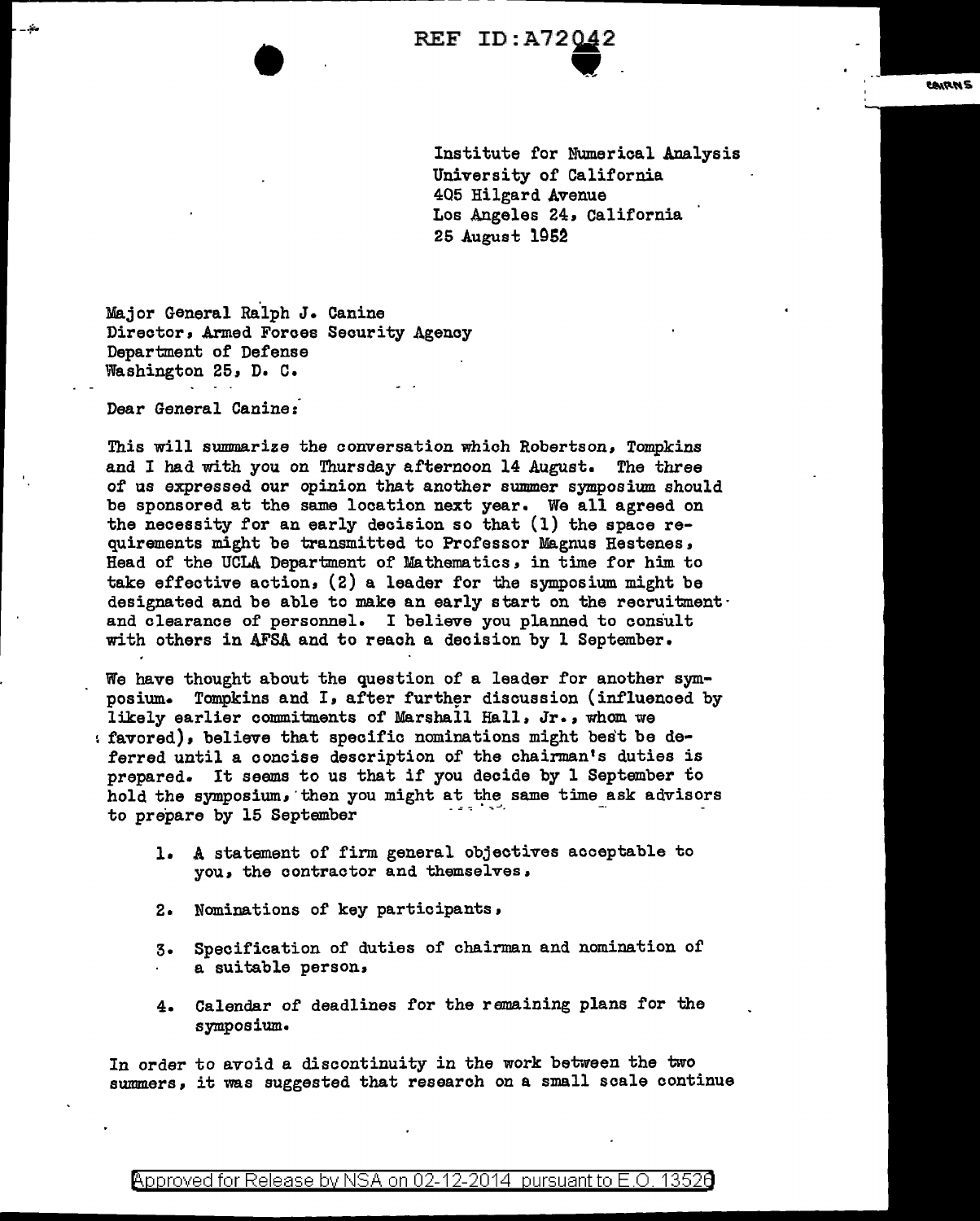| <b>REF</b> | ID:A72042 |  |  |  |
|------------|-----------|--|--|--|
|            |           |  |  |  |

REF ID:A72042<br>at UCLA during the coming academic year, perhaps through the medium of the INA to avoid some of the complications of setting up a new oontract at short notice.

I recommended, and I believe the others concurred, that the work of this summer be evaluated by suitably cleared mathematicians who did not participate in the symposium, and then, taking their criticisms into account, by the appropriate AFSA personnel. Howard Engstrom, Mina Rees, H. P. Robertson and John von Neumann are possibilities for the first evaluation. I feel that the symposium should be judged from twp main points of view, first with regard to the suitability of its objectives and second with regard to its success in progressing toward these objectives. The evaluations should throw light on  $(1)$  the desirability of continuing such research efforts beyond next summer and  $(2)$  modifications which might well be made with regard to research program, location, personnel, equipment and so on. It would be helpful if the results could be available in time to be used in planning next summer's symposium, if there is to be one, but the decision whether to have one should probably, for reasons indicated above, not be delayed.

I will, of course, prepare a comprehensive report on the activities of this summer.

You and we also briefly discussed on 14 August, some of your personnel problems, particularly that of the directorship of research. The principal names suggested were:

Dr. Merill M. Flood Rand Corporation 1500 Fourth Street Santa Monica, California

.C· ---~

Professor A. P. Morse University of Galifornia Berkeley, California

Dr. D. H. Lehmer Professor John W. Tukey Institute for Numerical Analysis Fine Hall<br>National Bureau of Standards Princeton, New Jersey 405 Hilgard Avenue Los Angeles 24, California

Professor E. J. McSbane· University of Virginia Charlottesville, Virginia Professor J. L. Walsh Department of Mathematics Harvard University Cambridge 38, Mass.

I expect to spend the first part of the week of 8 September in Washington and will be glad to discuss the above matters further with you if you wish.